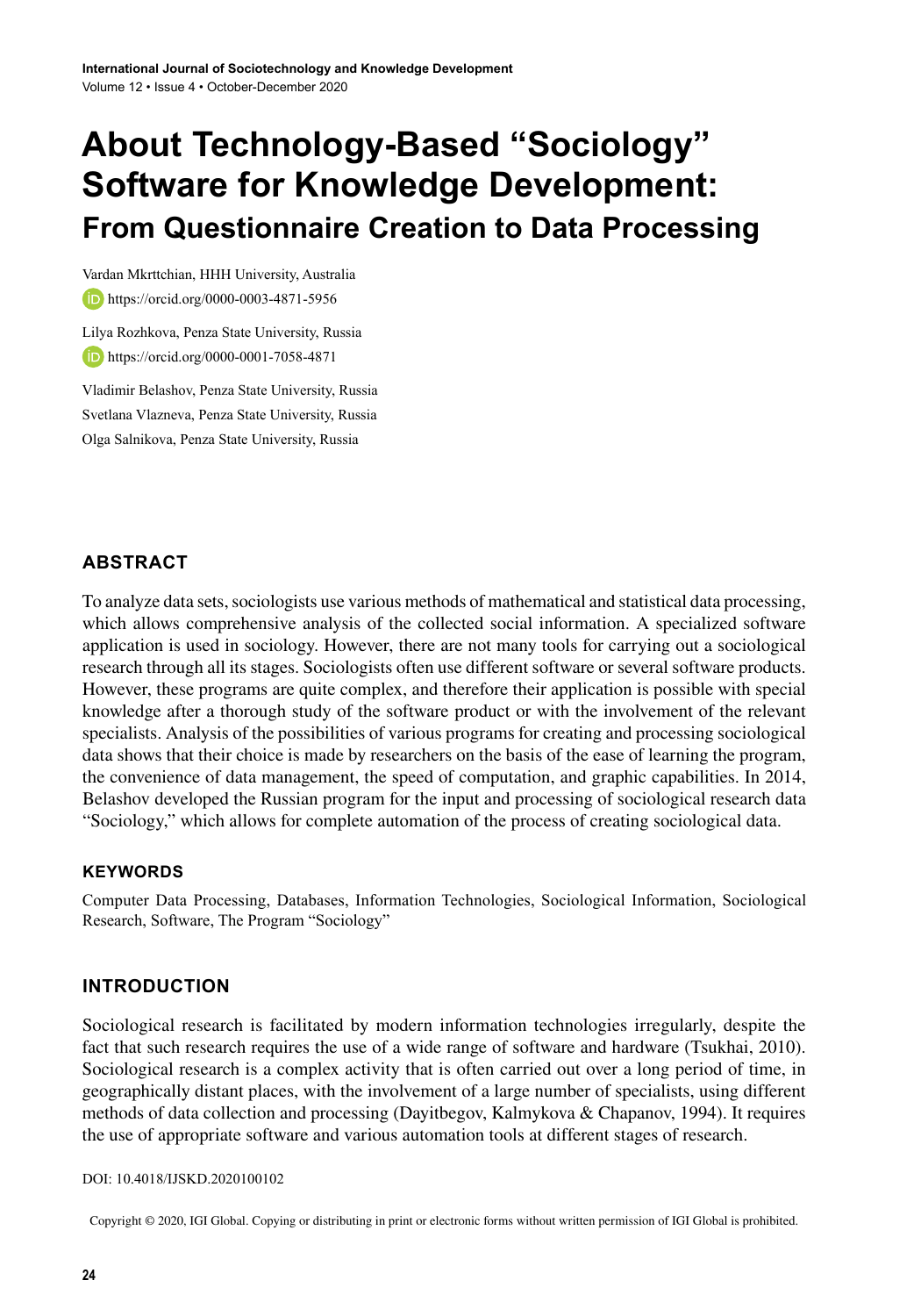An important requirement for solving sociological problems is to minimize resources to accomplish a certain task. Depending on the nature of the problem, the amount of necessary resources is affected by time and cost restrictions. Compliance with these restrictions can be greatly facilitated by the use of a personal computer at all or some stages of the study. The effectiveness of automation for solving sociological problems can be manifested both in reducing the cost of information processing and in increasing the reliability and reducing the time of information processing. In addition, sociologists collect large amounts of data during research. To work with the collected empirical data, it is necessary to summarize it, to present it in the form of generalized (statistical) indicators that are convenient for further analysis. Methods of mathematical statistics and computer programs for processing sociological data are used for this purpose. The processing of statistical data usually implies using hardware, software and data processing modes that are the same or substantially similar in capacity and variety (Dayitbegov, Kalmykova, & Chapanov, 1994).

Data analysis is a set of actions carried out by the researcher in the process of studying data in order to form a certain understanding of the nature of the described phenomenon. The main purpose of data analysis is to identify or confirm some statistical regularities of interest to the researcher; or, in other words, a certain kind of compression (univariate, multivariate analysis, search for latent variables), averaging the information contained in the data. The statistical analysis reveals some statistical regularities and dependencies that allow the sociologist to make certain generalizations and conclusions. Conducting a full analysis of the primary sociological data requires its processingbringing to a form convenient for comparisons, generalizations, interpretations.

Sociologists use a large number of different mathematical methods to analyse comprehensively the information collected. Computers with software for mathematical and statistical processing are used in modern sociology for this purpose. Thus, the analysis and processing of sociological data are carried out, as a rule, by means of special programs. These programs are made in the form of software packages. According to the official data of the International Statistical Institute, the number of statistical software products is approaching one thousand. They include professional software packages designed for users who are familiar with the methods of mathematical statistics, and there are packages for specialists who do not have deep mathematical training (Borisova, 2002).

As rightly noted by modern researchers, today there are no universal tools for the implementation of sociological research at all of its stages. Different software (from text processors to statistical packages) and hardware (from cell phones to modern computers) are used at different stages. Therefore, sociologists either have to work with tools that require special knowledge or involve IT experts (Maltsevа, Molchanova, & Chernukhina, 2014).

The research plan is developed at the preparatory stage, and it implies a large amount of paperwork. The most common tools used at this stage are various text editors such as Microsoft Office Word, Notepad, etc. They allow you to save and organize all the information collected. There are various opportunities to simplify the process of developing, creating forms, templates of questionnaires. It is also possible to compile a report on the results of the questionnaire, which can be presented in tabular and graphical form. For example, such programs as Microsoft Office InfoPath, Interro-SL, iSpring QuizMaker can be used.

Australian sociologist Adam Zammit created free format queXML6 for questionnaire creation. It allows the researcher to spend less time on the design of the questionnaire and fully concentrate on its content. This approach is particularly useful when using self-completion questionnaires when the researcher is not able to conduct a full briefing with the respondent on the questionnaire. Using the queXML format, the researcher automatically prepares his questionnaire in accordance with modern practices in the field of forms design, thus improving the quality of the answers. QueXML takes into account the type and size of the font, the thickness of the framing lines, the use of "guiding" lines for the respondent, etc. The queXML format is part of the free queX Suite7 package, which also includes a system for scanning and recognizing paper questionnaires, a system for conducting telephone surveys and a system for removing and coding of personal data (Marunich, 2017).